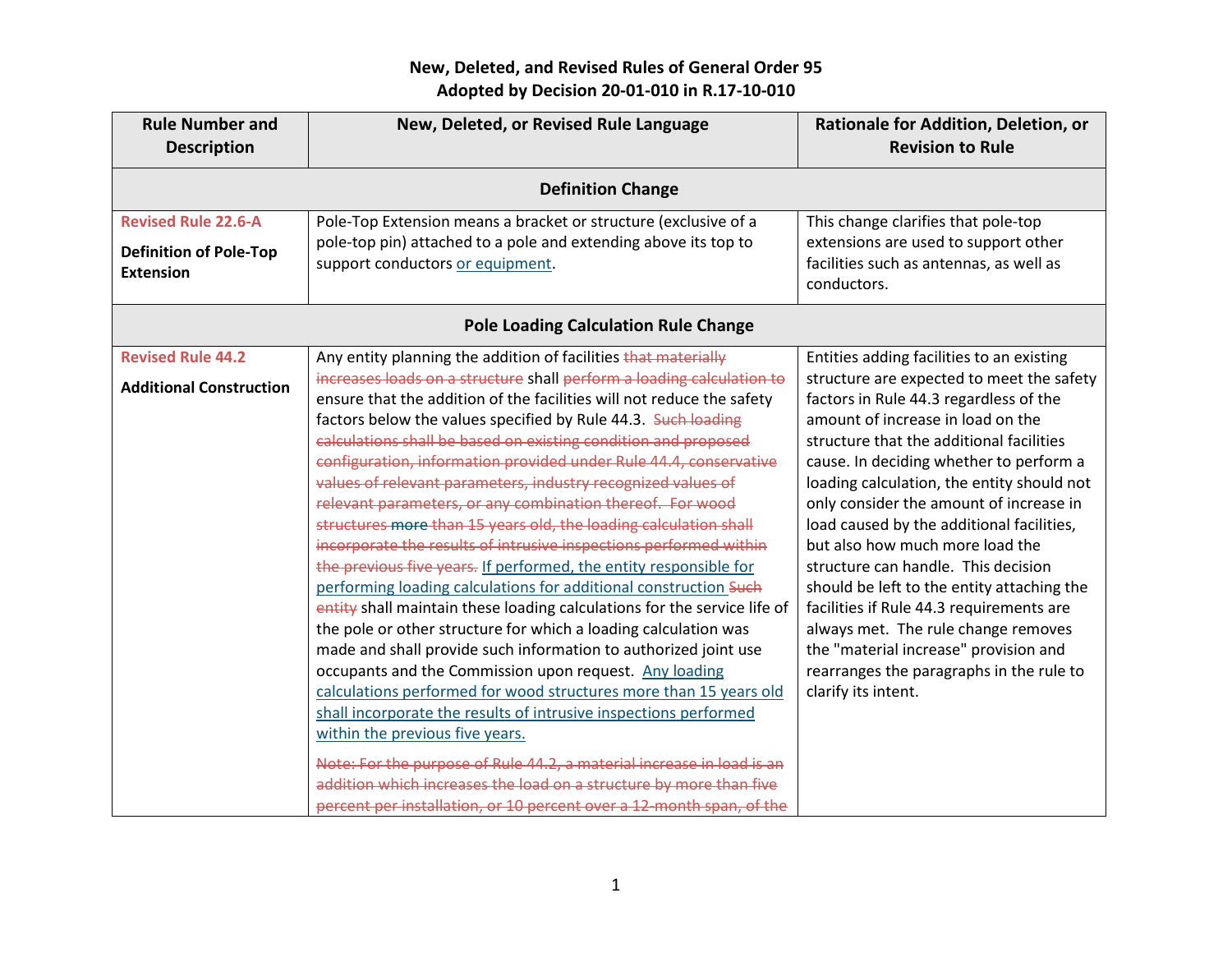|                                                                                                          | electric utility's or Communication Infrastructure Provider's current<br>load.                                                                                                                                                                                                                                                                                                                                                                                                                                                                                                                                                                                                                                                                                                                                                         |                                                                                                                                                                                                                                                                                                                                                                                                                                                                                                                                                                                                                                                                                               |
|----------------------------------------------------------------------------------------------------------|----------------------------------------------------------------------------------------------------------------------------------------------------------------------------------------------------------------------------------------------------------------------------------------------------------------------------------------------------------------------------------------------------------------------------------------------------------------------------------------------------------------------------------------------------------------------------------------------------------------------------------------------------------------------------------------------------------------------------------------------------------------------------------------------------------------------------------------|-----------------------------------------------------------------------------------------------------------------------------------------------------------------------------------------------------------------------------------------------------------------------------------------------------------------------------------------------------------------------------------------------------------------------------------------------------------------------------------------------------------------------------------------------------------------------------------------------------------------------------------------------------------------------------------------------|
|                                                                                                          | <b>Pole Overturning Rules</b>                                                                                                                                                                                                                                                                                                                                                                                                                                                                                                                                                                                                                                                                                                                                                                                                          |                                                                                                                                                                                                                                                                                                                                                                                                                                                                                                                                                                                                                                                                                               |
| <b>Revised Rule 49.1-C</b><br>Poles, Towers, and Other<br><b>Structures - Setting of</b><br><b>Poles</b> | The depths of pole setting given in Table 6 are applicable to poles<br>set in firm soil or in solid rock.<br>Where poles were set in firm soil, but the soil has since been<br>excavated or subjected to erosion, the minimum embedment shall<br>be no less than 90 percent of the values specified in Table 6.<br>Where, under the loading conditions in Rule 43 and the<br>requirements of Rule 44, the resultant bearing surface is not<br>sufficient to prevent overturning or excessive movement of the<br>pole at the ground line, and/or the soil is not firm, deeper settings<br>or other special methods shall be used. Where poles were set in<br>firm soil, but the soil has since been excavated or subjected to<br>erosion, the minimum embedment shall be no less than 90 percent<br>of the values specified in Table 6. | The language of the old rule required<br>deeper settings or other special methods<br>to be used to prevent pole-overturning or<br>excessive movement, but the old rule<br>was not clear with respect to the loading<br>conditions that must be accounted for.<br>The rule change adds a reference to Rules<br>43 and 44 to require that deeper settings<br>or other special methods must ensure<br>that the pole must be protected against<br>overturning or excessive movement at<br>any load equal to or less than the load it<br>must be protected against for bending<br>failures. In other words, a pole must not<br>overturn at any load less than the load<br>that causes it to break. |
| <b>Deleted Rule 94.11</b><br><b>Pole Overturning</b><br><b>Calculation</b>                               | A pole-overturning calculation shall be performed before a pole-top<br>antenna installation is added to a pole. The calculation shall use a<br>safety factor of 3.0 for Grade A construction, and 2.0 for Grades B<br>and C construction, and incorporate loads for the entire pole<br>structure, including all existing attachments and guys (if any), and<br>all elements of the planned pole-top antenna installation. After the<br>installation, the safety factor shall comply with Rule 44.3.<br>Note: The purpose of this calculation is to ensure that the pole-<br>overturning moment does not exceed the capacity of the soil, rock,<br>or other material in which the pole is embedded to resist the pole-<br>overturning moment.<br>Note: Added January 28, 2016 by Decision No. 16-01-046.                                | Conforming change given the change to<br>Rule 49.1-C discussed above. Because<br>Rule 49.1-C applies to both sole-use and<br>joint-use poles, Rule 94.11, which<br>addresses only joint-use poles supporting<br>antennas, could be deleted.                                                                                                                                                                                                                                                                                                                                                                                                                                                   |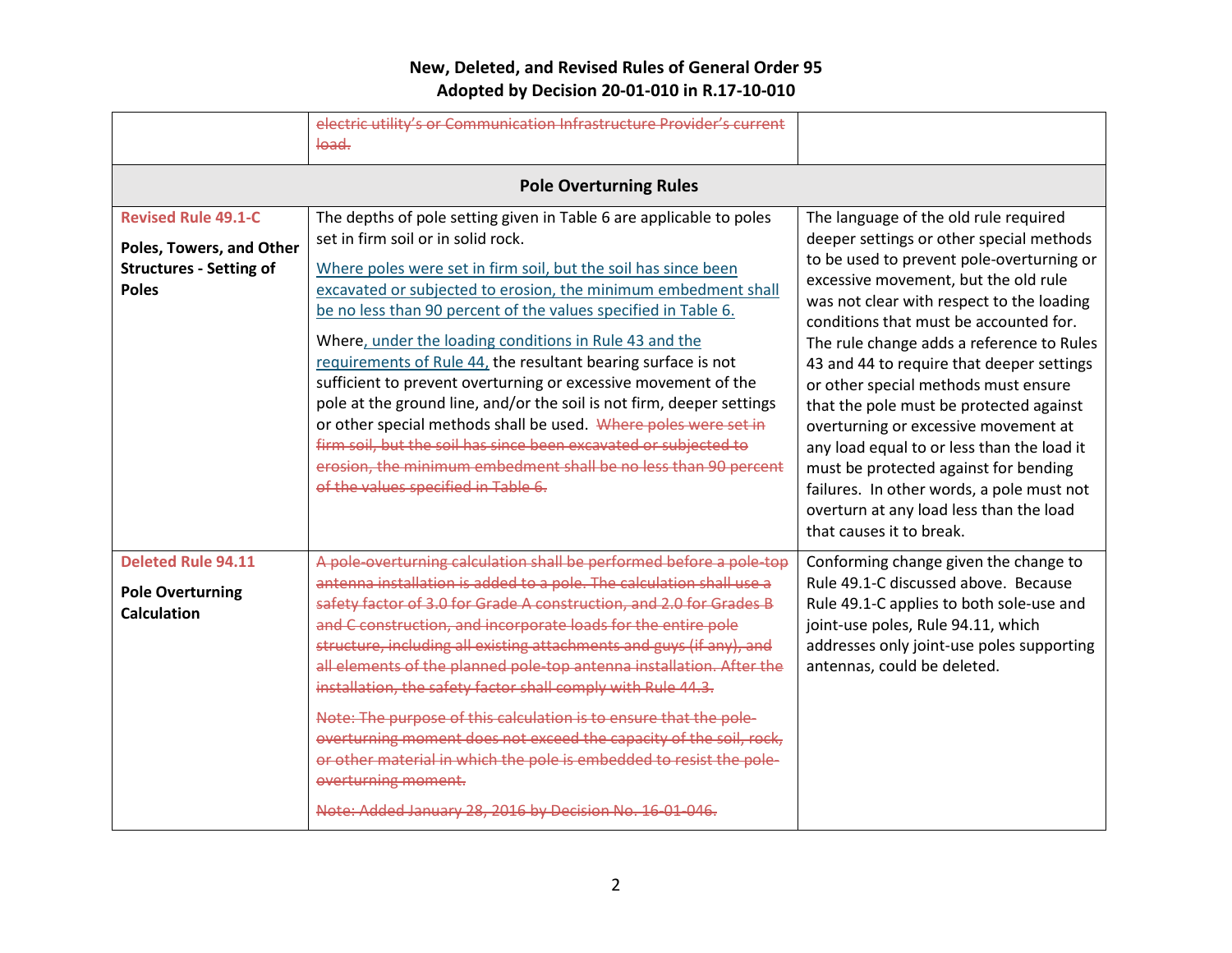|                                                                                                                                                   | Non-Interference with Fall Protection Equipment Rules                                                                                                                                                                                                                                                                                                                                                                                                                                                                                                                                                                                                                                                   |                                                                                                                                                                                                                                                                                                                                                                                                                                                                                                                                                                                                                                                                                                                                                      |
|---------------------------------------------------------------------------------------------------------------------------------------------------|---------------------------------------------------------------------------------------------------------------------------------------------------------------------------------------------------------------------------------------------------------------------------------------------------------------------------------------------------------------------------------------------------------------------------------------------------------------------------------------------------------------------------------------------------------------------------------------------------------------------------------------------------------------------------------------------------------|------------------------------------------------------------------------------------------------------------------------------------------------------------------------------------------------------------------------------------------------------------------------------------------------------------------------------------------------------------------------------------------------------------------------------------------------------------------------------------------------------------------------------------------------------------------------------------------------------------------------------------------------------------------------------------------------------------------------------------------------------|
| New Rule 51.8<br><b>Interface With Fall-</b><br><b>Protection Equipment</b>                                                                       | Electric supply attachments shall not interfere with the effective<br>use of fall-protection equipment.<br>Note: Examples of attachments that might not interfere with fall<br>restraint and fall-protection equipment include, but are not limited<br>to, the following:<br>(1) Surface-mounted equipment that occupies no more than 24<br>inches of vertical space.<br>(2) Surface-mounted risers and vertical runs.<br>(3) Equipment stood off from the pole to maintain a minimum of 4<br>inches of clear space between the equipment and the surface of<br>the pole, risers, or vertical runs.                                                                                                     | This new Section V rule is one of three<br>specific rule revisions developed for<br>inclusion in GO 95 that are similar to Rule<br>94.6-C (adopted in 2016) addressing<br>interference with fall-protection gear.<br>Collectively, this new rule and new rules<br>in Section VIII and Section IX of GO 95<br>cover all pole attachments and allow Rule<br>94.6-C to be deleted.                                                                                                                                                                                                                                                                                                                                                                      |
| <b>Revised Rule 54.7-A-3</b><br><b>Climbing Space (Wood</b><br><b>Crossarm Construction)</b><br>- Allowable Climbing<br><b>Space Obstructions</b> | Allowable climbing space obstructions are:<br>(a) Crossarms and their supporting members.<br>(b) Insulators and their attaching brackets which support line<br>conductors may extend one-half of their diameter into the climbing<br>space.<br>(c) Conductors may extend one-half of their diameter into the<br>climbing space.<br>(d) Suitably protected (covered only by wood, see Rule 22.8):<br>1) Vertical risers; or runs covered only by wood (see Rule<br>$22.8 - B$<br>2) Vertical runs; or Ground wires covered by wood per Rule<br>$22.8 - A1;$<br>3) Ground wires covered by plastic, or other non-<br>conductive material no greater than one-half inch in<br>diameter (see Rule 22.8-A3). | This change addresses conditions related<br>to interference with fall-protection<br>equipment. The revision to subpart A-3-d<br>reorganizes the existing requirement for<br>risers, runs, and bare ground wire located<br>in climbing space to be covered with<br>wood, and modifies an existing<br>requirement to allow protected ground<br>wires (sheathed in polyvinyl material) to<br>be installed in climbing space without<br>being covered by wood moulding.<br>Protected ground wire was first<br>recognized for use in the 2005 edition of<br>GO 95 and the revision to the definition<br>of "Protective Covering, Suitable." Since<br>2005 utilities have covered protected<br>ground wires with wood when installed<br>in climbing space. |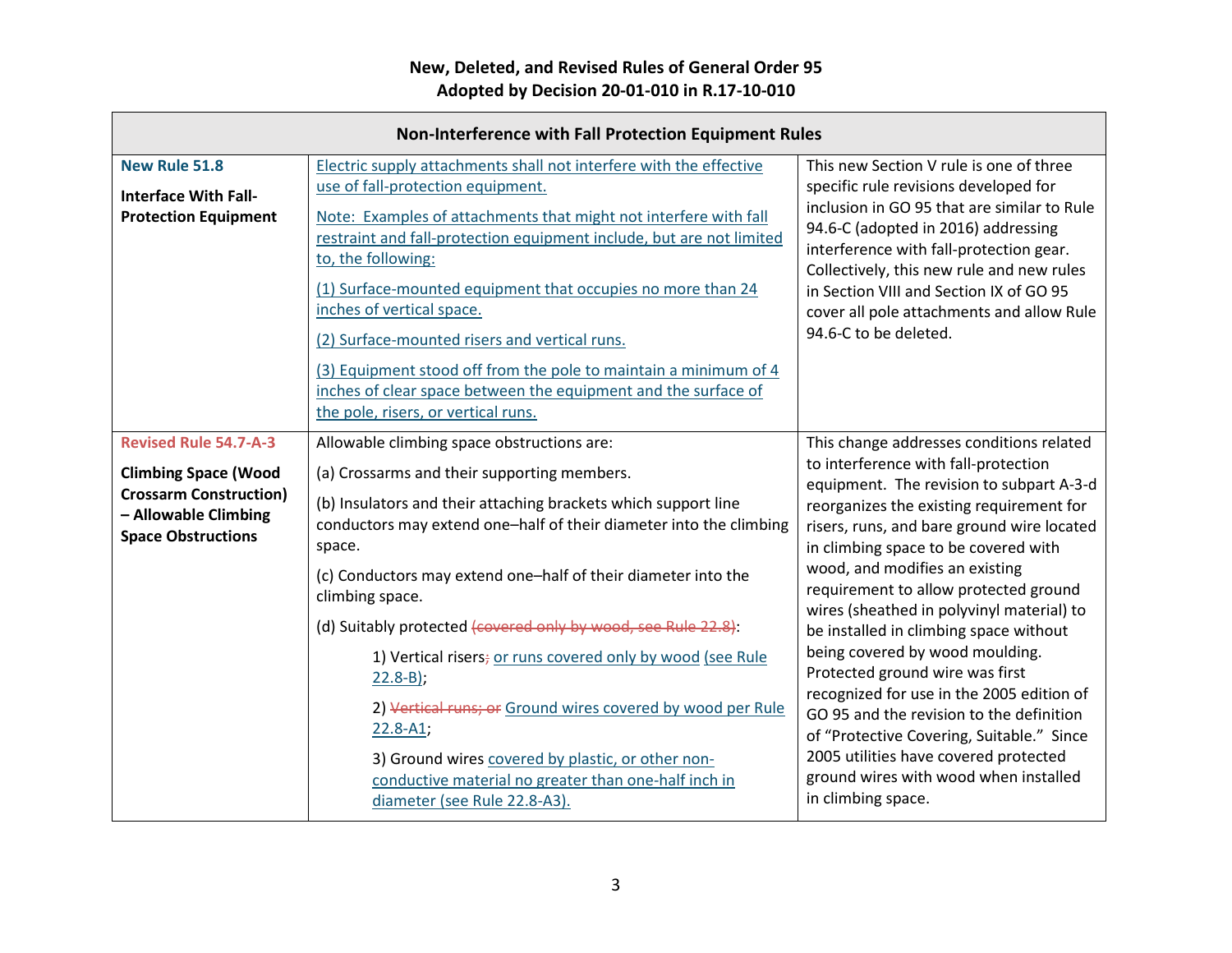| Such risers, runs, and grounds are allowable provided that not more<br>than one is installed in any 4-foot section of climbing space.                                                                                                                                                                                                                                   | The new "reasonable efforts" statement<br>at the end of the rule was developed                                                                                                                                       |
|-------------------------------------------------------------------------------------------------------------------------------------------------------------------------------------------------------------------------------------------------------------------------------------------------------------------------------------------------------------------------|----------------------------------------------------------------------------------------------------------------------------------------------------------------------------------------------------------------------|
| (e) Guys (except those guys metallically contacting metal pins or<br>deadend hardware as specified in Rule 52.7-D). However, not<br>more than two guys having a vertical separation of 18 inches or less<br>can be installed in any 4-foot section of climbing space.                                                                                                   | during workshop discussions of PRs that<br>sought to add a slightly modified version<br>of existing Rule 84.7-A-5-f to all of the<br>climbing space rules. Parties agreed that<br>the revised "reasonable" statement |
| (f) Street light brackets may extend one-half their diameter into<br>climbing space. Associated street light bracket struts are allowed in<br>climbing space.                                                                                                                                                                                                           | served the intended need and should be<br>included as a standalone (unnumbered)<br>sentence in the climbing space rules.                                                                                             |
| (g) Operating rods (e.g. switch rods) may extend one-half their<br>diameter into climbing space.                                                                                                                                                                                                                                                                        |                                                                                                                                                                                                                      |
| (h) Band(s), limited to 6 inches in total width are allowed in any 24-<br>inch section of climbing space. These limitations are excluded for<br>pole stubbing and pole splicing bands when pole step provisions are<br>installed.                                                                                                                                       |                                                                                                                                                                                                                      |
| (i) Pole restoration materials are allowed in climbing space provided<br>pole steps are placed in the restoration area as part of the process.<br>Pole stepping shall be in accordance with Rule 91.3-B.                                                                                                                                                                |                                                                                                                                                                                                                      |
| (j) Bolts and their washers. However, bolts bonded to or used for<br>the attachment of deadend hardware of circuits above 750 volts in<br>wood crossarm configuration that project into the climbing space<br>shall be covered with a non-conductive material as specified in Rule<br>22.8-C. If such bolts are bonded, a positive electrical contact shall<br>be made. |                                                                                                                                                                                                                      |
| <b>EXCEPTIONS:</b> The covering of bolts required by this rule shall not<br>apply to:                                                                                                                                                                                                                                                                                   |                                                                                                                                                                                                                      |
| 1) Bolts associated with circuits of more than 7500 volts<br>when located at the top level of a pole.                                                                                                                                                                                                                                                                   |                                                                                                                                                                                                                      |
| 2) Bolts associated with brackets and non-wood crossarms.                                                                                                                                                                                                                                                                                                               |                                                                                                                                                                                                                      |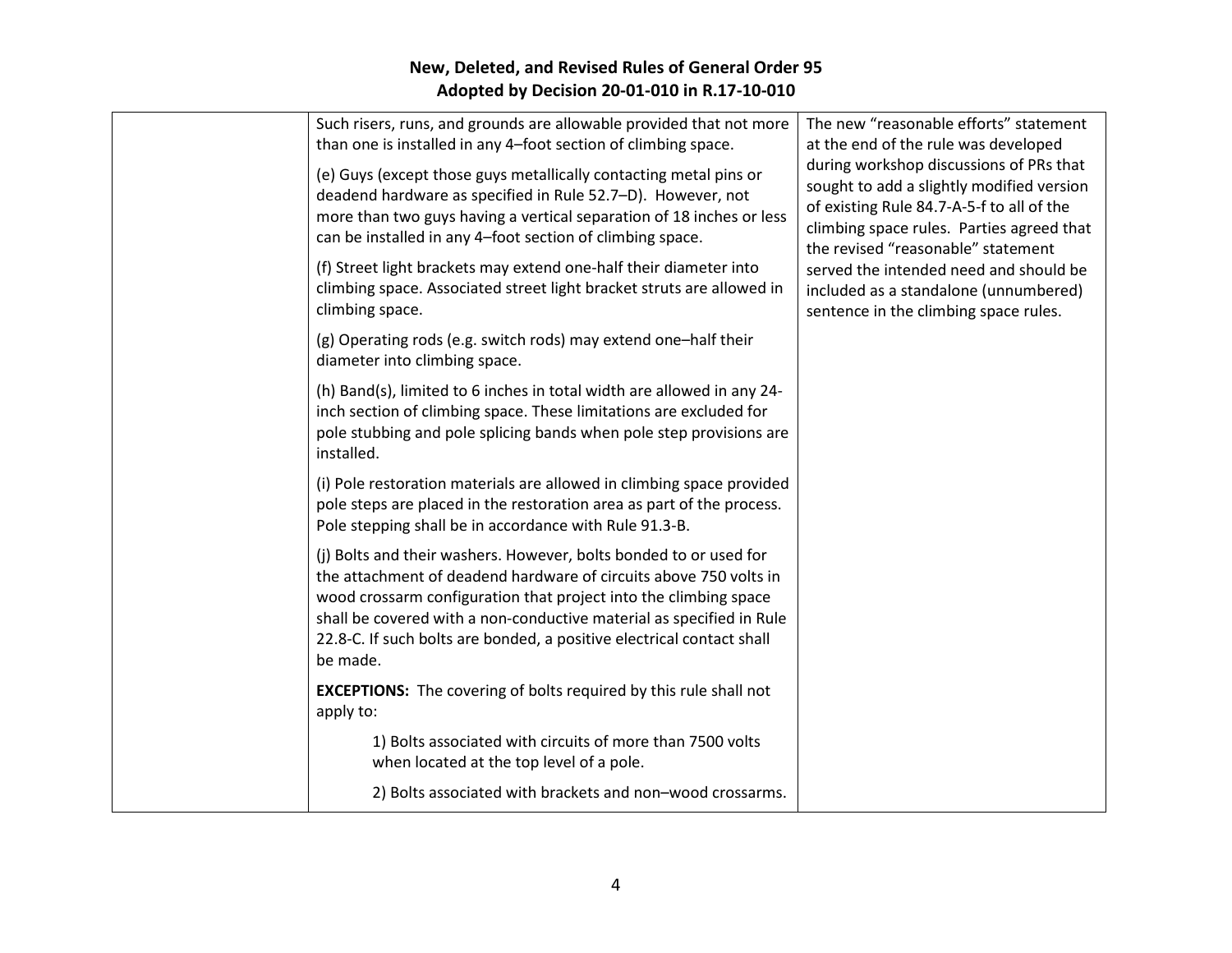|                                                                            | Reasonable efforts shall be made to avoid installing the above listed<br>allowable obstructions within the climbing space.                                    |                                                                           |
|----------------------------------------------------------------------------|---------------------------------------------------------------------------------------------------------------------------------------------------------------|---------------------------------------------------------------------------|
| <b>Revised Rule 54.10-F-3</b>                                              | Allowable climbing space obstructions are:                                                                                                                    | The revision to subpart F-3-b is a                                        |
| Climbing Space -<br><b>Allowable Climbing</b><br><b>Space Obstructions</b> | (a) Guys. However, not more than two guys having a vertical<br>separation of 18 inches or less can be installed in any 4-foot section<br>of climbing space.   | conforming change to Revised Rule 54.7-<br>A-3, which is discussed above. |
|                                                                            | (b) Suitably protected (covered only by wood, see Rule 22.8):                                                                                                 |                                                                           |
|                                                                            | 1) Vertical risers; or runs covered only by wood (see Rule<br>$22.8 - B);$                                                                                    |                                                                           |
|                                                                            | 2) Vertical runs; or Ground wires covered by wood per Rule<br>$22.8 - A1;$                                                                                    |                                                                           |
|                                                                            | 3) Ground wires covered by plastic, or other non-<br>conductive material no greater than one-half inch in<br>diameter (see Rule 22.8-A3).                     |                                                                           |
|                                                                            | Such risers, runs, and grounds are allowable provided that not more<br>than one is installed in any 4-foot section of climbing space.                         |                                                                           |
|                                                                            | (c) Insulators and their attaching brackets may extend one-half<br>their diameter into the climbing space.                                                    |                                                                           |
|                                                                            | (d) Conductors may extend one-half their diameter into the<br>climbing space.                                                                                 |                                                                           |
|                                                                            | (e) Street light brackets may extend one-half their diameter into<br>climbing space. Associated street light bracket struts are allowed in<br>climbing space. |                                                                           |
|                                                                            | (f) Operating rods (e.g., switch rods) and their associated hardware<br>may extend one-half their diameter into climbing space.                               |                                                                           |
|                                                                            | (g) Bands, limited to 6 inches in width with no more than one band<br>allowed in any 24-inch section of climbing space (these limitations                     |                                                                           |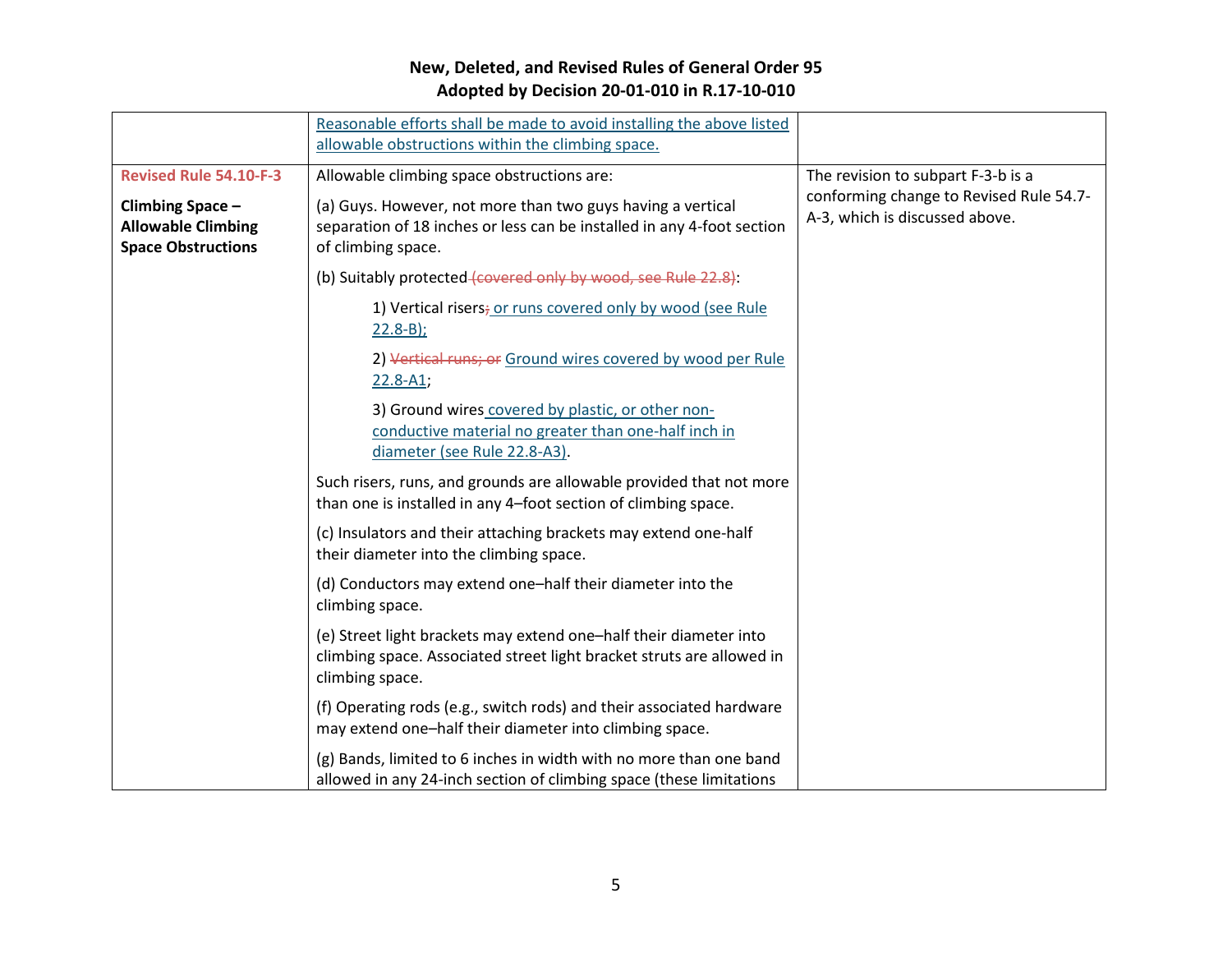|                                                                                                                                                                                                                                                                                       | are excluded for pole stubbing and pole splicing bands when pole<br>step provisions are installed.)<br>(h) Bolts and their washers.<br>The terminals or terminal fittings of risers or runs shall not be<br>installed within climbing space.<br>Reasonable efforts shall be made to avoid installing the above listed<br>allowable obstructions within the climbing space.                                                                                                                                                                                                                                                                                                                                                                                                                                                                                                                                                                                                                                           |                                                                                                                 |
|---------------------------------------------------------------------------------------------------------------------------------------------------------------------------------------------------------------------------------------------------------------------------------------|----------------------------------------------------------------------------------------------------------------------------------------------------------------------------------------------------------------------------------------------------------------------------------------------------------------------------------------------------------------------------------------------------------------------------------------------------------------------------------------------------------------------------------------------------------------------------------------------------------------------------------------------------------------------------------------------------------------------------------------------------------------------------------------------------------------------------------------------------------------------------------------------------------------------------------------------------------------------------------------------------------------------|-----------------------------------------------------------------------------------------------------------------|
| <b>Revised Rule 54.11-G</b><br><b>Insulators in Vertical and</b><br><b>Horizontal Position</b><br><b>Without the Use of</b><br><b>Wood Crossarms, More</b><br>Than 750 Volts (Vertical<br>and Triangular<br>Construction) -<br><b>Allowable Climbing</b><br><b>Space Obstructions</b> | Allowable climbing space obstructions in triangular and vertical<br>configuration without the use of wood crossarms are:<br>(1) Crossarms, brackets, and their supporting members.<br>(2) Insulators which support line conductors, jumpers, and<br>incidental wires may extend one-half of their diameter into the<br>climbing space.<br>(3) Conductors may extend one-half of their diameter into the<br>climbing space.<br>(4) Suitably protected (covered only by wood, see Rule 22.8):<br>1) Vertical risers; or runs covered only by wood (see Rule<br>$22.8 - B);$<br>2) Vertical runs; or Ground wires covered by wood per Rule<br>$22.8 - A1;$<br>3) Ground wires covered by plastic, or other non-<br>conductive material no greater than one-half inch in<br>diameter (see Rule 22.8-A3).<br>Such risers, runs, and grounds are allowable provided that not more<br>than one is installed in any 4-foot section of climbing space.<br>(5) Guys (except those guys which are metallically contacting metal | The revision to subpart G-4 T is a<br>conforming change to Revised Rule 54.7-<br>A-3, which is discussed above. |
|                                                                                                                                                                                                                                                                                       | pins or deadend hardware as specified in Rule 52.7-D). However,                                                                                                                                                                                                                                                                                                                                                                                                                                                                                                                                                                                                                                                                                                                                                                                                                                                                                                                                                      |                                                                                                                 |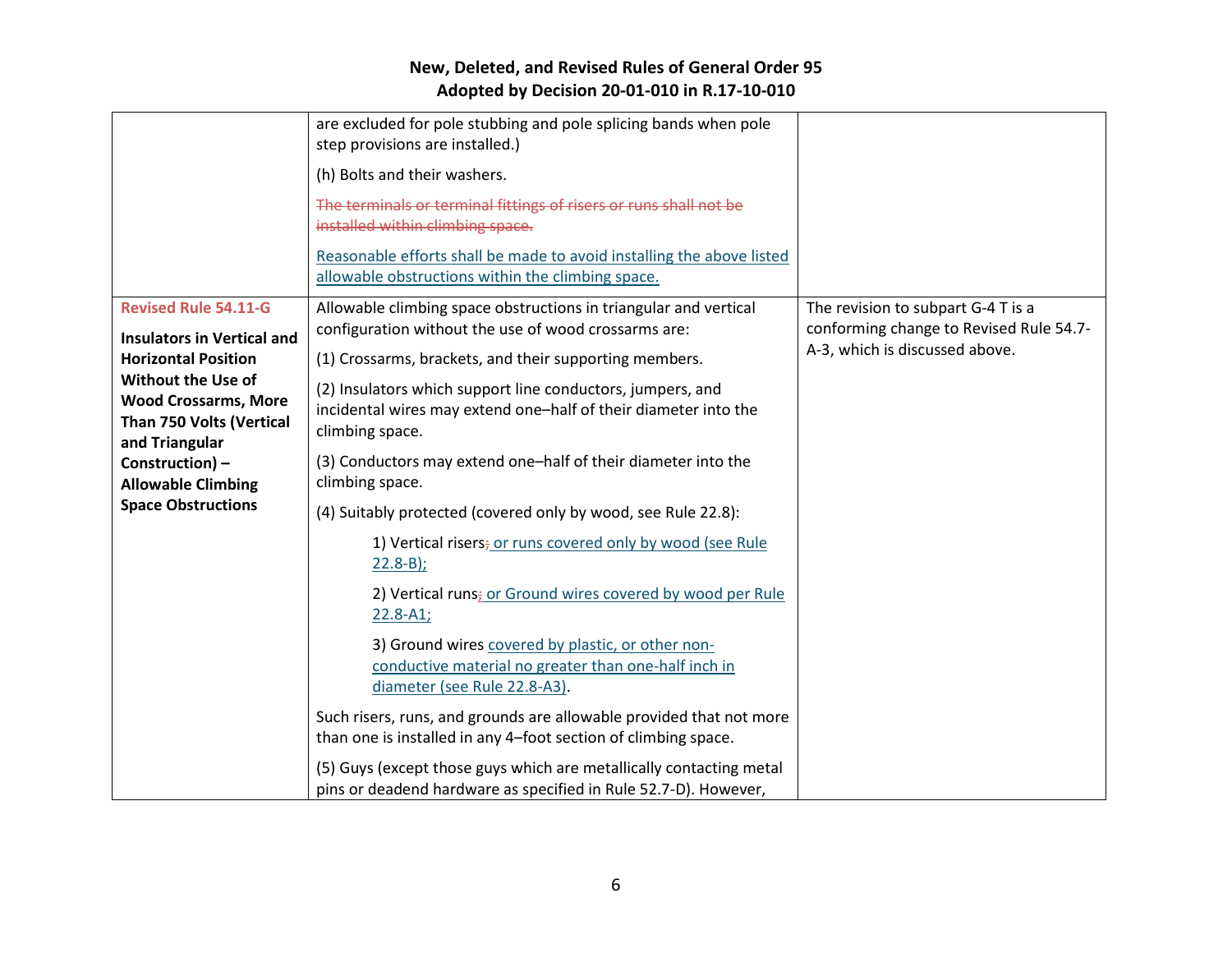|                                                                                         | not more than two guys having a vertical separation of 18 inches or<br>less can be installed in any 4-foot section of climbing space.                                                                                                            |                                                                                                       |
|-----------------------------------------------------------------------------------------|--------------------------------------------------------------------------------------------------------------------------------------------------------------------------------------------------------------------------------------------------|-------------------------------------------------------------------------------------------------------|
|                                                                                         | (6) Street light brackets may extend one-half their diameter into<br>climbing space. Associated street light bracket struts are allowed in<br>climbing space.                                                                                    |                                                                                                       |
|                                                                                         | (7) Operating rods (e.g., switch rods) and their associated hardware<br>may extend one-half their diameter into climbing space.                                                                                                                  |                                                                                                       |
|                                                                                         | (8) Bands, limited to 6 inches in width with no more than one band<br>allowed in any 24-inch section of climbing space (these limitations<br>are excluded for pole stubbing and pole splicing bands when pole<br>step provisions are installed). |                                                                                                       |
|                                                                                         | (9) Bolts and their washers. If bolts are bonded, a secure electrical<br>contact shall be made. The covering of bolts and bond wire is not<br>required in triangular and vertical configuration without the use of<br>wood crossarms.            |                                                                                                       |
|                                                                                         | Reasonable efforts shall be made to avoid installing the above listed<br>allowable obstructions within the climbing space.                                                                                                                       |                                                                                                       |
| <b>Revised Rule 54.12-F-3</b><br><b>Allowable Climbing</b><br><b>Space Obstructions</b> | Allowable climbing space obstructions are:<br>(a) Guys. However, not more than two guys having a vertical<br>separation of 18 inches or less can be installed in any 4-foot section<br>of climbing space.                                        | The revision to subpart F-3-b is a<br>conforming change to Revised Rule 54.7-<br>A-3 discussed above. |
|                                                                                         | (b) Suitably protected (covered only by wood, see Rule 22.8):                                                                                                                                                                                    |                                                                                                       |
|                                                                                         | 1) Vertical risers; or runs covered only by wood (see Rule<br>$22.8 - B);$                                                                                                                                                                       |                                                                                                       |
|                                                                                         | 2) Vertical runs; or Ground wires covered by wood per Rule<br>$22.8 - A1;$                                                                                                                                                                       |                                                                                                       |
|                                                                                         | 3) Ground wires covered by plastic, or other non-<br>conductive material no greater than one-half inch in<br>diameter (see Rule 22.8-A3).                                                                                                        |                                                                                                       |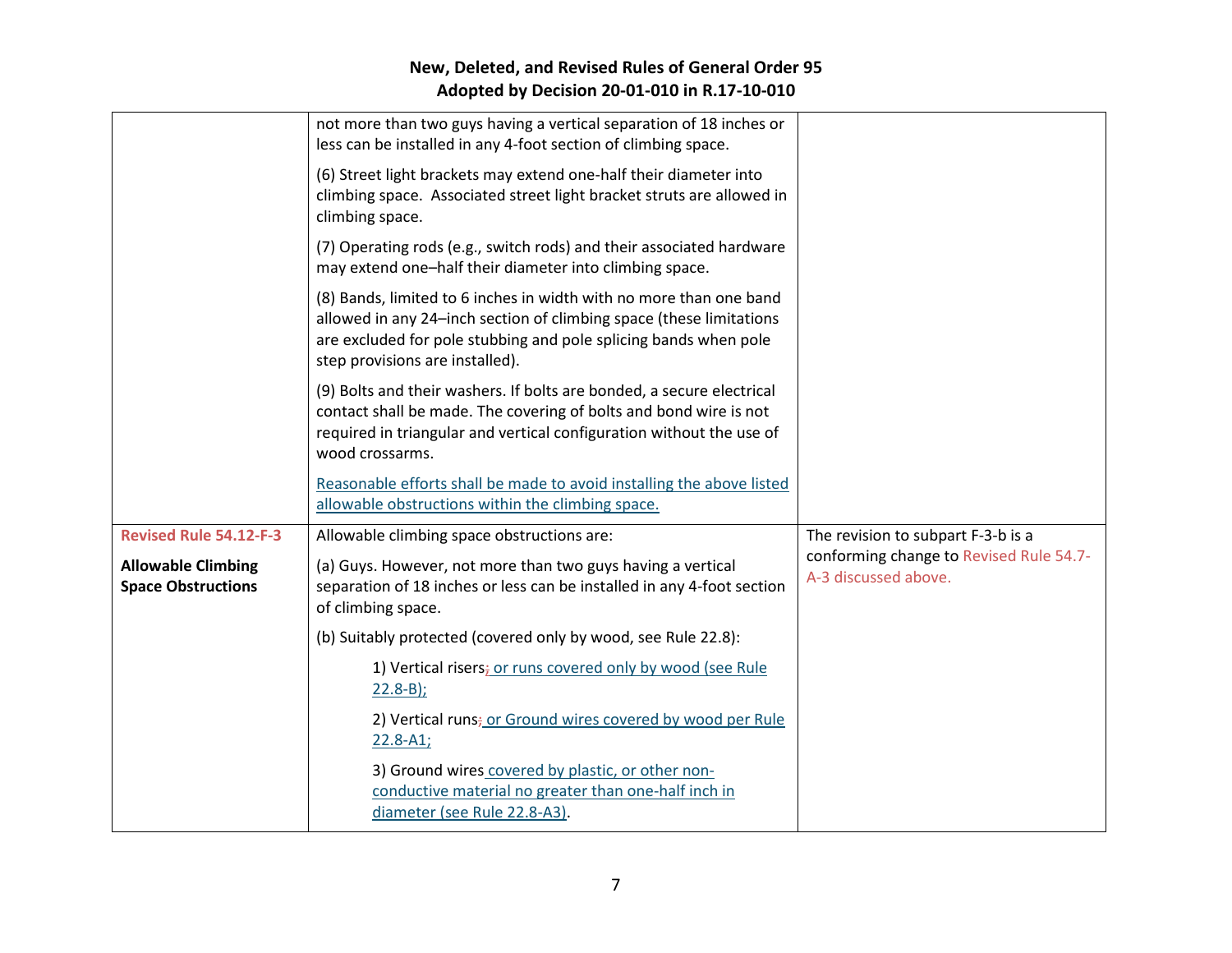|                                | Such risers, runs, and grounds are allowable provided that<br>not more than one is installed in any 4-foot section of<br>climbing space.                                                                                                                   |                                                                                                                                                                                                         |
|--------------------------------|------------------------------------------------------------------------------------------------------------------------------------------------------------------------------------------------------------------------------------------------------------|---------------------------------------------------------------------------------------------------------------------------------------------------------------------------------------------------------|
|                                | (c) Insulators and their attaching brackets may extend one-half<br>their diameter into the climbing space.                                                                                                                                                 |                                                                                                                                                                                                         |
|                                | (d) Conductors may extend one-half their diameter into the<br>climbing space.                                                                                                                                                                              |                                                                                                                                                                                                         |
|                                | (e) Street light brackets may extend one-half their diameter into<br>climbing space. Associated street light bracket struts are allowed in<br>climbing space.                                                                                              |                                                                                                                                                                                                         |
|                                | (f) Operating rods (e.g., switch rods) and their associated hardware<br>may extend one-half their diameter into climbing space.                                                                                                                            |                                                                                                                                                                                                         |
|                                | (g) Bands, limited to 6 inches in width with no more than one band<br>allowed in any 24-inch section of climbing space (these limitations<br>are excluded for pole stubbing and pole splicing bands when pole<br>step provisions are installed.)           |                                                                                                                                                                                                         |
|                                | (h) Bolts and their washers.                                                                                                                                                                                                                               |                                                                                                                                                                                                         |
|                                | The terminals or terminal fittings of risers or runs shall not be<br>installed within climbing space.                                                                                                                                                      |                                                                                                                                                                                                         |
|                                | Reasonable efforts shall be made to avoid installing the above listed<br>allowable obstructions within the climbing space.                                                                                                                                 |                                                                                                                                                                                                         |
| <b>New Rule 81.7</b>           | Communication attachments shall not interfere with the effective                                                                                                                                                                                           | This new rule is one of three specific rule                                                                                                                                                             |
| <b>Interference with Fall-</b> | use of fall-protection equipment.                                                                                                                                                                                                                          | revisions developed for inclusion in GO<br>95 that are similar to Rule 94.6-C                                                                                                                           |
| <b>Protection Equipment</b>    | Note: Examples of attachments that might not interfere with fall<br>restraint and fall-protection equipment include, but are not limited<br>to, the following:<br>(1) Surface-mounted equipment that occupies no more<br>than 24 inches of vertical space. | (adopted in 2016) addressing<br>interference with fall-protection gear.<br>Collectively, this new rule and new Rules<br>51.8 and 91.6 will apply to all pole<br>attachments and allow Rule 94.6-C to be |
|                                |                                                                                                                                                                                                                                                            | deleted.                                                                                                                                                                                                |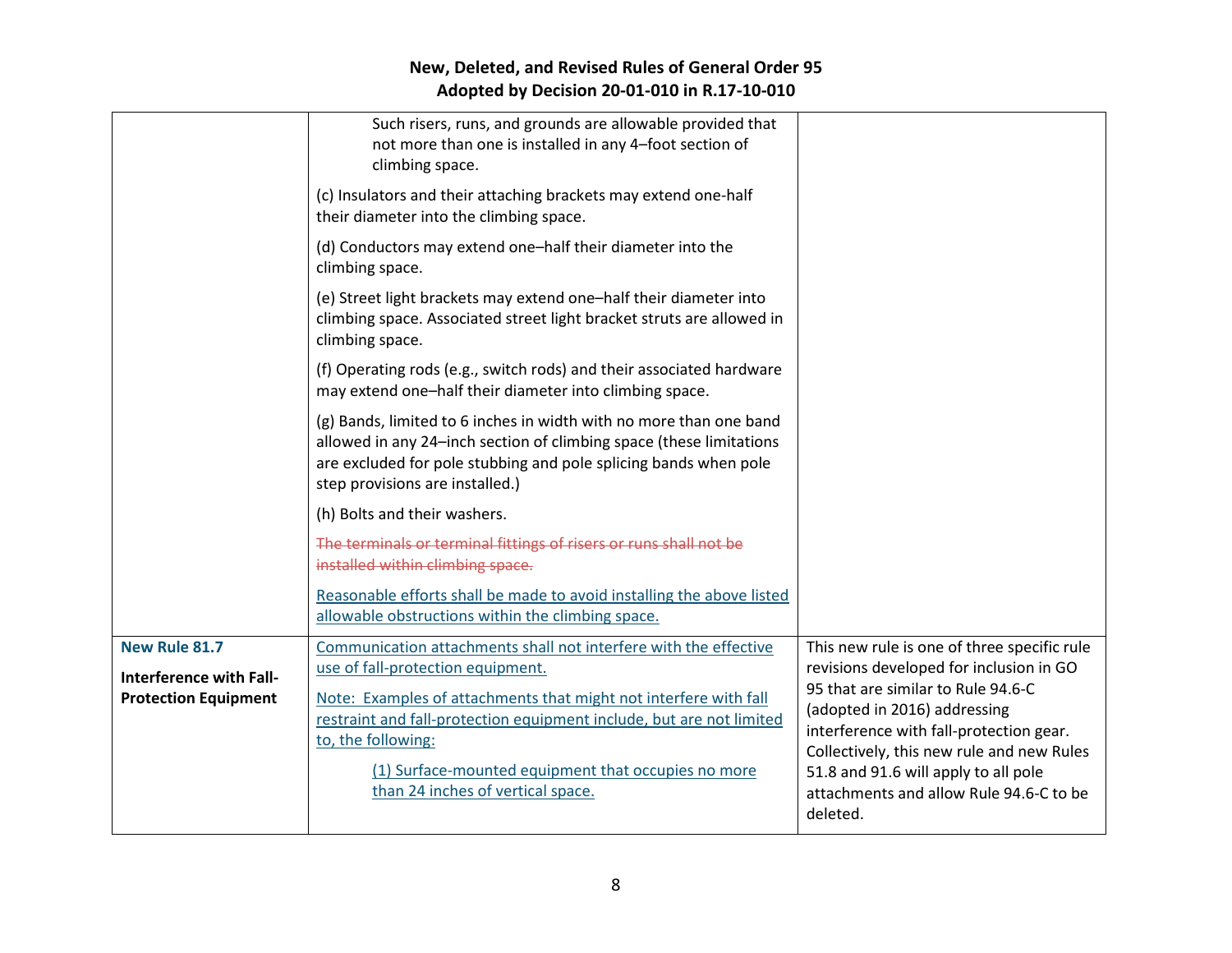|                                                                                                                                               | (2) Surface-mounted risers and vertical runs.<br>(3) Equipment stood off from the pole to maintain a<br>minimum of 4 inches of clear space between the<br>equipment and the surface of the pole, risers, or vertical<br>runs.                                                                                                                                                                                                                                                                                                                                                                                                                                                                                                                                                                                                                                                                                                         |                                                                                                                                                                                                                                                                                                                                                                                                                                                                                                       |
|-----------------------------------------------------------------------------------------------------------------------------------------------|---------------------------------------------------------------------------------------------------------------------------------------------------------------------------------------------------------------------------------------------------------------------------------------------------------------------------------------------------------------------------------------------------------------------------------------------------------------------------------------------------------------------------------------------------------------------------------------------------------------------------------------------------------------------------------------------------------------------------------------------------------------------------------------------------------------------------------------------------------------------------------------------------------------------------------------|-------------------------------------------------------------------------------------------------------------------------------------------------------------------------------------------------------------------------------------------------------------------------------------------------------------------------------------------------------------------------------------------------------------------------------------------------------------------------------------------------------|
| <b>Revised Rule 84.7-A-5</b><br><b>Climbing Space and</b><br><b>Working Space -</b><br><b>Allowable Climbing</b><br><b>Space Obstructions</b> | a. Vertical conductors, when in a suitable protective covering<br>attached directly to the surface of the pole, terminal boxes or<br>similar equipment which do not extend more than 5 inches from<br>the surface of the pole, and guys, will not be held to obstruct the<br>climbing space provided not more than two guys (provided they are<br>separated at the pole by a vertical distance of not more than 18<br>inches) and one other of the above named obstructions are<br>installed in any 4-foot vertical section of climbing space.<br>b. Crossarms and their supporting members are allowed in climbing<br>spaces provided that, where buck arms are involved, any arms<br>within climbing spaces are treated as double arms.                                                                                                                                                                                             | This revision to Rule 84.7-A corrects an<br>incorrect cross-reference to Rule 84.7-E<br>that was inadvertently included in D.15-<br>01-005. In D.15-01-005, Rule 84.7 was<br>reorganized to create a new 84.7-A for<br>existing Allowable Climbing Space<br>Obstruction rules and added a new 84.7-<br>B for (then) new Working Space rules.<br>Due to the reorganization, original 84.7-E<br>was replaced by 84.7-A-5; however, some<br>of the references to 84.7-E were not<br>refreshed.           |
|                                                                                                                                               | c. A guard arm, a longitudinal run of messenger, cable or insulated<br>wire will not be held to obstruct the climbing space where they are<br>placed in the climbing space because the presence of a building<br>wall or similar obstacle will not permit the cable to be placed on the<br>side of pole opposite the climbing space. Pole steps shall be<br>suitably placed for the purpose of facilitating climbing past the level<br>of terminal box, cable, drop wires and guard arm.<br>d. Pole restoration materials are allowed in climbing space provided<br>pole steps are placed in the restoration area as part of the process.<br>Pole stepping shall be in accordance with Rule 91.3-BC.<br>e. Bands limited to 6 inches in total width are allowed in any 24-<br>inch section of climbing space. These limitations are excluded for<br>pole stubbing and pole splicing bands when pole step provisions are<br>installed. | The new "reasonable efforts" statement<br>at the end of the rule was developed<br>during workshop discussions of PRs that<br>sought to add a slightly modified version<br>of existing Rule 84.7-A-5-f to all of the<br>climbing space rules. Parties agreed that<br>the revised "reasonable" statement<br>served the intended need and should be<br>included as a standalone (unnumbered)<br>sentence in the climbing space rules.<br>Conforming change to Revised Rule 54.7-<br>A-3 discussed above. |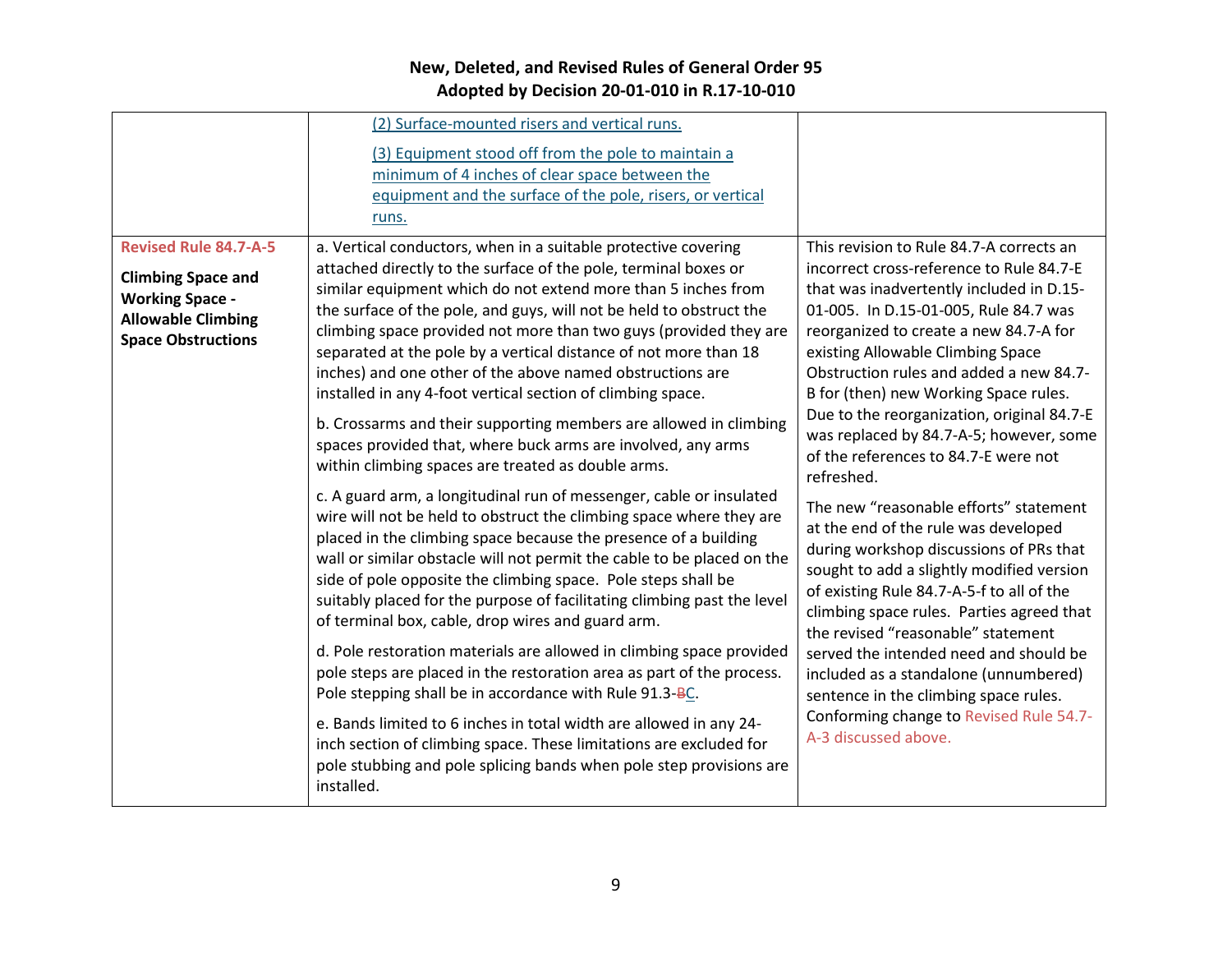|                                                                                       | f. Unnecessary impairment of the climbing space is not permitted<br>by the application of this Rule 84.7-E.<br>Reasonable efforts shall be made to avoid installing the above listed<br>allowable obstructions within the climbing space.                                                                                                                                                                                                                                                                                                                                                                   |                                                                                                                                                                                                                                                                                                                                                                                                                                                                                                               |
|---------------------------------------------------------------------------------------|-------------------------------------------------------------------------------------------------------------------------------------------------------------------------------------------------------------------------------------------------------------------------------------------------------------------------------------------------------------------------------------------------------------------------------------------------------------------------------------------------------------------------------------------------------------------------------------------------------------|---------------------------------------------------------------------------------------------------------------------------------------------------------------------------------------------------------------------------------------------------------------------------------------------------------------------------------------------------------------------------------------------------------------------------------------------------------------------------------------------------------------|
| <b>New Rule 91.6</b><br><b>Interference with Fall-</b><br><b>Protection Equipment</b> | Electric supply and communication attachments shall not interfere<br>with the effective use of fall-protection.<br>Note: Examples of attachments that might not interfere with fall<br>restraint and fall-protection equipment include, but are not limited<br>to, the following:<br>(1) Surface-mounted equipment that occupies no more than 24<br>inches of vertical space.<br>(2) Surface-mounted risers and vertical runs.<br>(3) Equipment stood off from the pole to maintain a minimum of 4<br>inches of clear space between the equipment and the surface of<br>the pole, risers, or vertical runs. | New Rule 91.6 is one of three specific<br>rule revisions developed for inclusion in<br>GO 95 that are similar to Rule 94.6-C<br>(adopted in 2016) addressing<br>interference with fall-protection gear.<br>Collectively, this new rule and new Rules<br>51.8 and 81.7 will apply to all pole<br>attachments and allow Rule 94.6-C to be<br>deleted.                                                                                                                                                           |
| <b>Revised Rule 93</b><br><b>Climbing Space</b>                                       | Climbing space shall be provided on all jointly used poles which<br>support conductors and in accordance with the provisions of Rules<br>54.7, 54.9, 54.10, 54.11, 54.12 and 84.7-are directly applicable to<br>such poles.<br>Climbing space on jointly used poles shall be so correlated<br>maintained between conductor levels and equipment of different<br>ownership so that its position in relation to the pole is not changed<br>by more than 90 degrees in a vertical distance of less than 8 feet.<br>Climbing space shall be maintained from the ground level.                                   | This revised rule was developed to align<br>the climbing space description contained<br>in Rule 93 with the other applicable<br>climbing requirements of GO 95. The<br>revisions to this rule improve clarity and<br>applicability. Additional references to the<br>climbing space rules are added to ensure<br>completeness of the instant rule and the<br>second paragraph is modified to include a<br>simplified statement for ensuring the<br>proper positioning of climbing space on<br>joint use poles. |
| <b>Revised Rule 94.6</b><br><b>Climbing Space</b>                                     | A. Climbing space above supply lines shall be maintained in<br>accordance with Rule 54.7-A to:                                                                                                                                                                                                                                                                                                                                                                                                                                                                                                              | New Rules 81.7 and 91.6 are similar to<br>Rule 94.6-C (adopted in 2016) and<br>address interference with fall-protection<br>gear. These new rules apply to all pole                                                                                                                                                                                                                                                                                                                                           |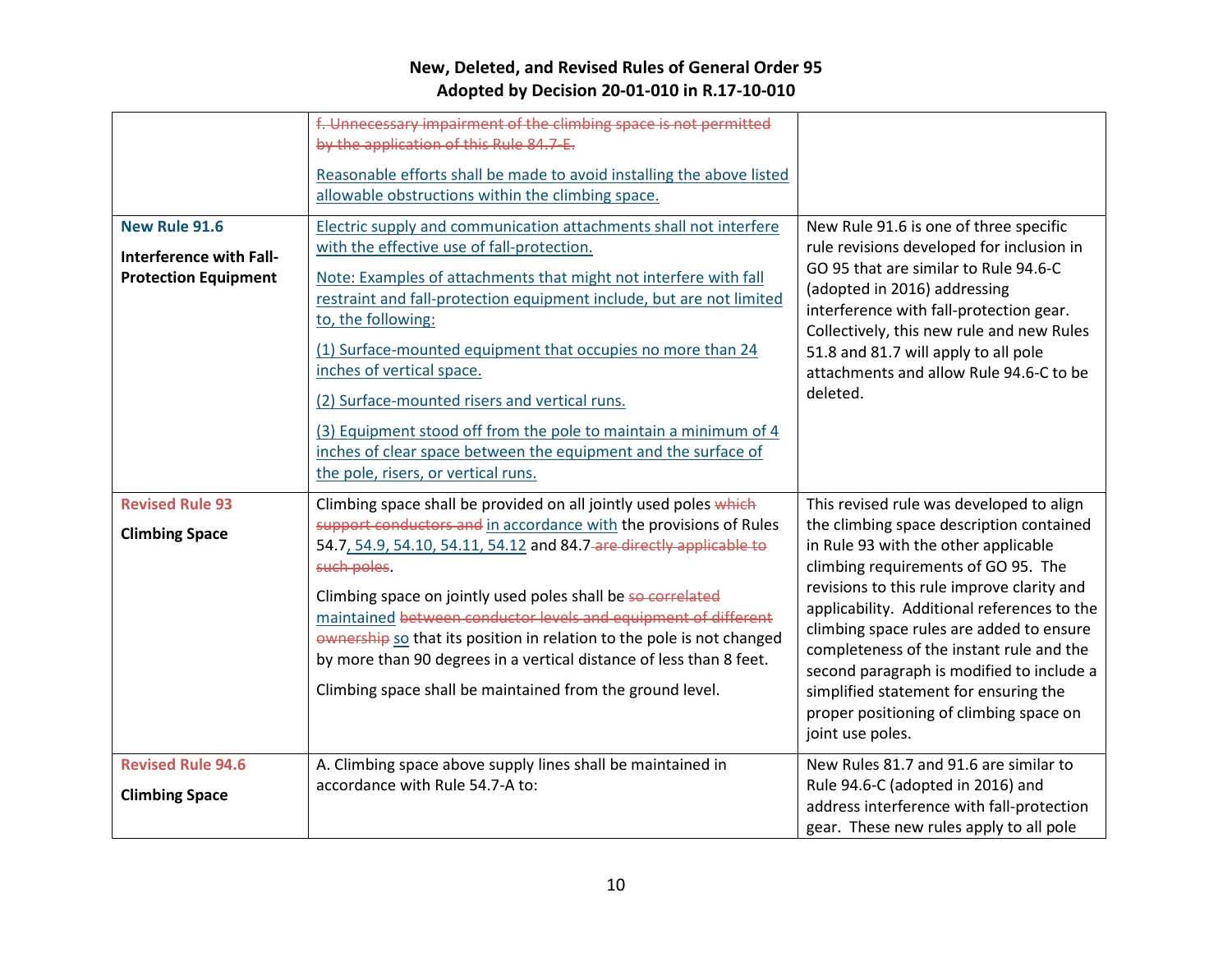|  | (1) The bottom of the Antenna (including associated<br>support elements) if affixed less than 8 inches from the<br>surface of the pole at the top of the pole or pole-top<br>extension.                              | attachments and allow Rule 94.6-C to be<br>deleted. |
|--|----------------------------------------------------------------------------------------------------------------------------------------------------------------------------------------------------------------------|-----------------------------------------------------|
|  | (2) The top of the pole or pole-top extension if the Antenna<br>(including associated support elements) is affixed more<br>than 8 inches from the surface of the pole or pole-top<br>extension.                      |                                                     |
|  | (3) The bottom of the uppermost Antenna (including<br>associated support elements) if multiple Antennas are<br>present at different levels above supply lines.                                                       |                                                     |
|  | B. Climbing space above communication lines shall be maintained in<br>accordance with Rule 84.7 to:                                                                                                                  |                                                     |
|  | (1) The bottom of the Antenna (including associated<br>support elements) at the top of the pole or pole-top<br>extension when affixed less than 8 inches from the surface<br>of the pole.                            |                                                     |
|  | (2) The top of the pole or pole-top extension if the Antenna<br>(including associated support elements) is affixed more<br>than 8 inches from the surface of the pole or pole-top<br>extension.                      |                                                     |
|  | (3) The bottom of the uppermost Antenna (including<br>associated support elements) if multiple Antennas are<br>present at different levels.                                                                          |                                                     |
|  | C. Antennas and all associated attachments shall not impair<br>climbing space or interfere with fall restraint and fall protection<br>equipment except as permitted by the application of Rule 54.7 or<br>Rule 84.7. |                                                     |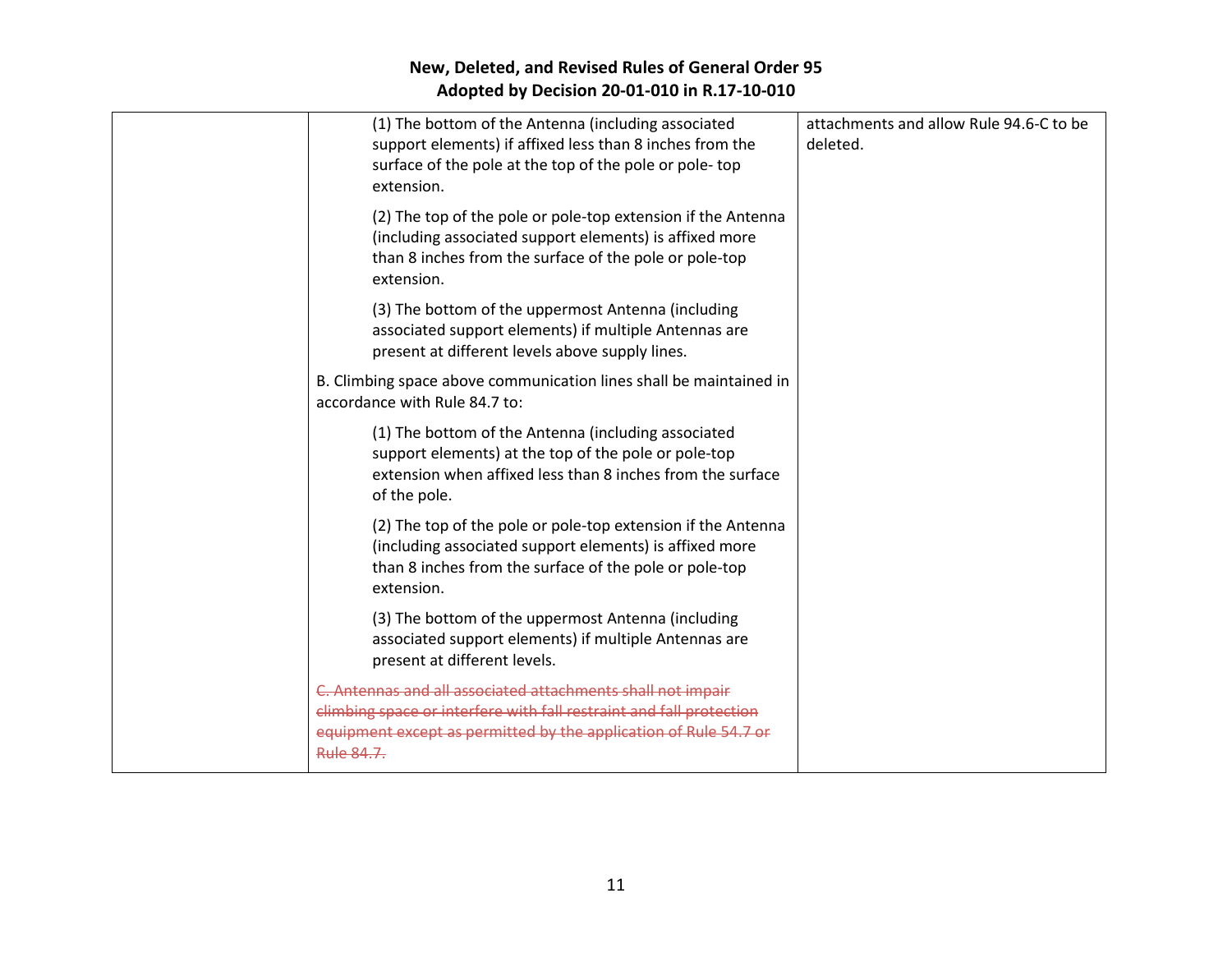|                                                  | Note: Examples of attachments that might not interfere with fall<br>restraint and fall protection equipment include, but are not limited<br>to, the following:<br>(1) Surface-mounted equipment that occupies no more than 18<br>inches of vertical space.<br>(2) Equipment stood off from the pole to maintain a minimum of 4<br>inches of clear space between the equipment and the pole.<br>(3) Appropriately designed and installed surface-mounted risers.                                                                                                                                                                     |                                                                                                                                                                                                                                                                                                                                                                                                                                   |
|--------------------------------------------------|-------------------------------------------------------------------------------------------------------------------------------------------------------------------------------------------------------------------------------------------------------------------------------------------------------------------------------------------------------------------------------------------------------------------------------------------------------------------------------------------------------------------------------------------------------------------------------------------------------------------------------------|-----------------------------------------------------------------------------------------------------------------------------------------------------------------------------------------------------------------------------------------------------------------------------------------------------------------------------------------------------------------------------------------------------------------------------------|
|                                                  | <b>Pole Steps Rule</b>                                                                                                                                                                                                                                                                                                                                                                                                                                                                                                                                                                                                              |                                                                                                                                                                                                                                                                                                                                                                                                                                   |
| <b>Revised Rule 91.3</b>                         | A. Use Of Steps                                                                                                                                                                                                                                                                                                                                                                                                                                                                                                                                                                                                                     | This rule revision improves worker safety                                                                                                                                                                                                                                                                                                                                                                                         |
| Pole, Towers and<br><b>Structures - Stepping</b> | (1) Poles with Vertical Runs or Risers: All jointly used poles which<br>support supply conductors shall be provided with pole steps if<br>vertical runs or risers are attached to the surface of such poles,<br>unless the conditions described in the following subparagraphs (a),<br>$(b)$ or $(c)$ are met:<br>(a) One-Party Poles: Poles which carry circuits operated<br>and maintained by only one party are not required to be<br>stepped, provided any vertical runs or risers on the surface<br>of such poles are covered by a suitable protective covering<br>(Refer to Rule 54.6–E and Rule 84.6–E) from the ground line | by modifying the current rules to make<br>the installation of permanent steps in<br>wood poles optional rather than<br>mandatory. In 2014, the federal<br>Occupational Safety and Health<br>Administration (OSHA) issued new and<br>revised "fall-protection" rules that<br>include requirements for the use of<br>"wood pole fall-protection devices." Cal-<br>OSHA adopted near identical rules in<br>2018.                     |
|                                                  | to a level not less than 8 ft. above the ground line, or<br>provided that such poles comply with the conditions of Rule<br>$91.3 - A1b.$<br>(b) Communications Runs: Joint poles with vertical<br>communications runs are not required to be stepped,<br>provided all of the following conditions are met:<br>1) The pole has no pole mounted communication<br>terminals, no risers and no vertical runs (including<br>ground wires) located within the climbing space,                                                                                                                                                             | Many of California's electric utilities<br>revised their wood pole climbing policies<br>and practices in advance of the revisions<br>to Cal-OSHA rules and have found that<br>wood pole steps are an encumbrance to<br>the safe and proper use of wood pole fall-<br>protection devices. During the<br>workshops, one utility described three<br>(recent) serious injuries to line workers<br>involving steps and fall-protection |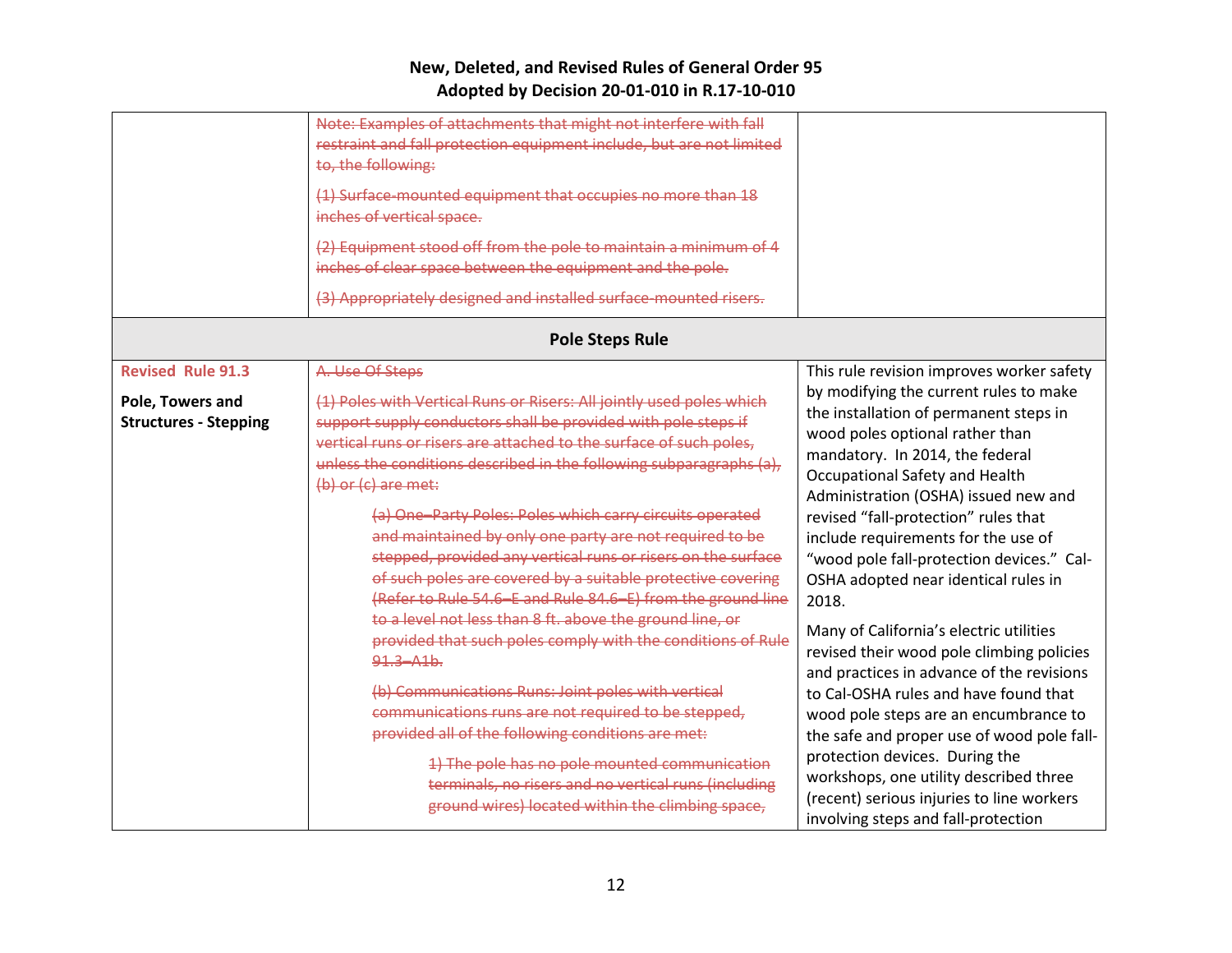| and not more than three levels of communication                 | equipment. In addition, a member of the    |
|-----------------------------------------------------------------|--------------------------------------------|
| line conductors;                                                | GO 95/128 Rules Committee presented        |
| 2) The communications levels consist only of drop               | Appendix C and demonstrated the use of     |
| wire in line cable construction, span wire supported            | this equipment. Parties agree that the     |
| cables, and messenger-supported cables;                         | presence of wood pole steps can impede     |
|                                                                 | linemen ascending and descending poles     |
| 3) The maximum vertical separation between the                  | while using required fall-protection gear, |
| highest and lowest line communications levels is                | and also agree that although the           |
| not more than 30 inches;                                        | installation and use of wood pole steps    |
|                                                                 | might be warranted in some                 |
| 4) The vertical runs other than ground wires consist            | circumstances, installation should not be  |
| entirely of drop wire cables for service drops which            | required. This revised rule was crafted to |
| extend vertically no more than one foot above and               | enhance safe climbing methods              |
| below the communication line levels.                            | associated with fall-protection gear. The  |
| (c) Supply Runs: Joint poles with supply vertical runs are not  | final version of Rule 91.3 also retains    |
| required to be stepped provided all of the following            | prior requirements that are applicable to  |
| conditions are met:                                             | the installation and maintenance of pole   |
|                                                                 | steps when/where installed.                |
| 1) All supply circuits on the pole are operated and             |                                            |
| maintained by only one party.                                   |                                            |
| 2) All supply vertical runs other than ground wires             | We understand the reference in sub-part    |
| are located entirely above the communication                    | B to "provisions for ascending and         |
| levels.                                                         | descending" means access to the pole       |
|                                                                 | using ladders or bucket trucks.            |
| 3) No ground wire runs are located within the                   |                                            |
| climbing space except those portions which are                  |                                            |
| located above the communications level.                         |                                            |
| <b>B. Location of Steps</b>                                     |                                            |
| A. Unless otherwise specified in this Order, pole steps used to |                                            |
| ascend and descend joint use wood poles are not required.       |                                            |
| However, occupants on joint use wood poles are not prohibited   |                                            |
| from installing and maintaining temporary or permanent steps.   |                                            |
|                                                                 |                                            |